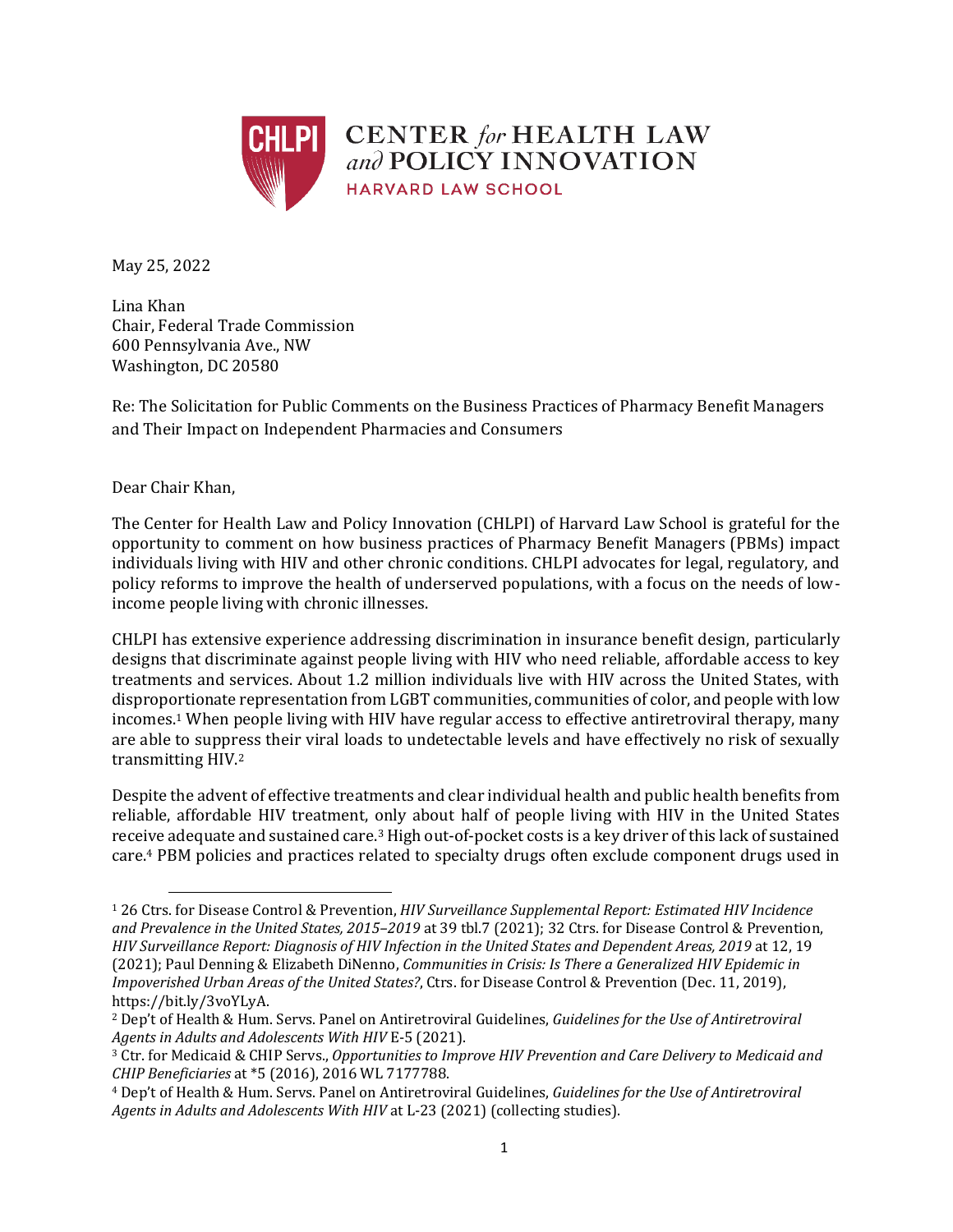recommended treatment regimens or require individuals living with chronic conditions to pay thousands of dollars for their medications, as studies by CHLPI and other bodies indicate.<sup>5</sup>

The PBM's role at the nexus between pharmacies, insurers, and drug manufacturers, is also often shrouded in mystery, with little transparency as to how much drugs will cost consumers (specifically, when plans require coinsurance instead of copayments), what additional barriers people may face when accessing medications (such as mandatory mail order requirements, specialty pharmacy program enrollment, or mandatory enrollment in third party schemes that manipulate manufacturer assistance programs), and at times, why most or all drugs used to treat a certain condition are on the most expensive formulary tiers. The opaque relationships between these parties facilitate discriminatory formulary design and undermine regulatory efforts to enforce nondiscrimination protections. Specifically, PBMs can both act as common agents in designing discriminatory formularies for multiple plans and dampen effective competition by new entrants who are forced to rely on the services and formularies of the same PBMs that their much larger competitors have ongoing relationships with.

Finally, the steering of individuals toward affiliated mail-order pharmacies by PBMs harms individuals by eliminating their choice in the pharmacy market and forcing them to forego centralized pharmacist counselling. These vulnerable individuals are more likely to lack reliable access to medical care, and may rely on pharmacist counselling as one of their few ways to receive medical advice that takes all aspects of their health into consideration.

*I. Formularies designed and maintained by insurers and PBMs drive individuals living with chronic conditions to shoulder significant cost-sharing burdens when accessing nationallyrecommended guideline treatment regimens.* 

Many formularies designed by insurers and PBMs discriminate against individuals living with HIV by systemically imposing substantial cost sharing for nationally-recommended HIV medicine.

The Affordable Care Act prohibits health insurers from refusing to cover individuals with pre-existing conditions and from charging them higher premiums.<sup>6</sup> The law also requires most plans to provide prescription drug coverage as an essential health benefit.<sup>7</sup> Nondiscrimination standards also protect individuals living with disabilities, including HIV, from being excluded from participation in, denied benefits of, or subjected to discrimination in certain health programs and activities. <sup>8</sup> Nonetheless, formularies maintained by insurers and PBMs often discriminate against individuals living with HIV by systematically requiring substantial cost sharing for HIV medicine, if at all covered. This practice is known as adverse tiering and effectively dissuades individuals with disabilities (who have high lifetime medical costs) from joining particular insurance plans. <sup>9</sup> Multiple studies have shown that

<sup>5</sup> The empirical analysis outlined here focuses on systemically higher costs imposed on individuals living with HIV. But, the same discriminatory design trend and systemically higher out-of-pocket costs have been observed for a host of other diseases, such as Multiple Sclerosis (MS), Primary Immunodeficiency (PI), and Bipolar Disorder. See, e.g., Lisa Gillespie, *PhRMA, Advocates: Specialty Drug Costs for Patients Too High*, Kaiser Fam. Found. (June 12, 2014); https://bit.ly/3Op3dXh; Avalere, *An Analysis of Exchange Plan Benefits for Certain Medicines* 2–4 (2014), https://bit.ly/385lWq2.

<sup>6</sup> 42 U.S.C. §§ 300gg-3 to 4.

<sup>7</sup> 42 U.S.C. § 18022; 45 C.F.R. § 156.200(b)(3) (2021).

<sup>8</sup> Specifically, Section 1557 of the ACA, 42 U.S.C. § 18116, subjects plans to the disability antidiscrimination provisions of the Rehabilitation Act of 1973, 29 U.S.C. § 794. *See also Bragdon v. Abbott*, 524 U.S. 624, 631, 641–42 (1998).

<sup>9</sup> *See Doe v. CVS Pharmacy, Inc.*, 982 F.3d 1204, 1208–10 (9th Cir. 2020), *cert. granted*, 141 S. Ct. 2882 (2021), *cert. dismissed*, 142 S. Ct. 480 (mem) (2021).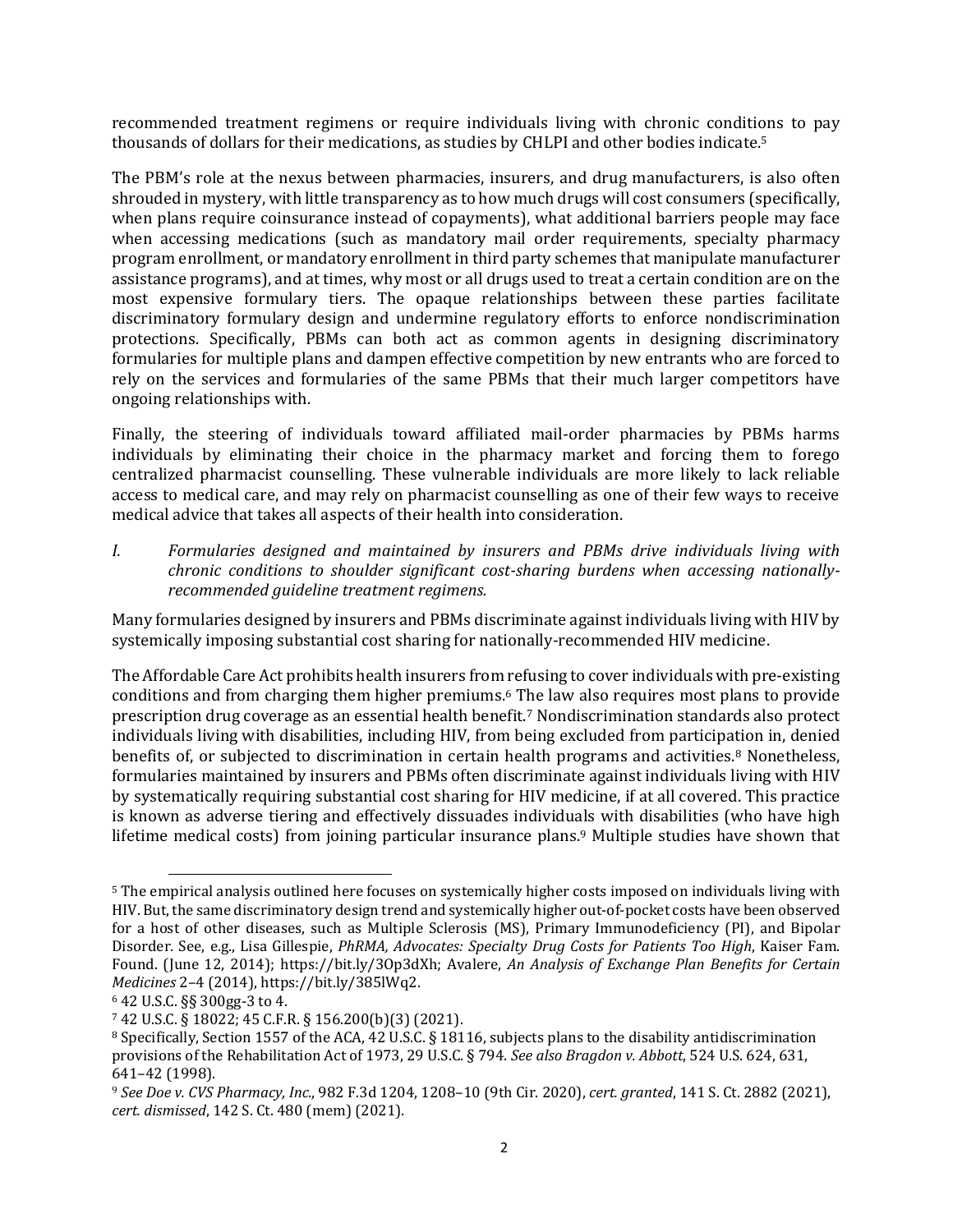these individuals pay significantly more out of their own pockets to purchase prescription drugs despite paying the same premiums as other individuals. 10

An analysis of insurance plans offered in Illinois's Insurance Marketplace (Get Covered Illinois, using the Healthcare.gov platform) illustrates the extent of this discriminatory practice. Seven of the eleven plans sold on Illinois's Insurance Marketplace place more than half of combination drugs used in national treatment guidelines<sup>11</sup> in high-cost specialty tiers or outside of their formularies altogether. Consequently, individuals living with HIV who enroll in these plans are expected to pay \$4,000– \$14,000 (representing 6%–20% of Illinois's median household income12) out of their own pockets. In contrast, only four available plans do not engage in similar formulary design, requiring enrolled individuals with HIV to pay about \$1,200-\$4,000.

<span id="page-2-0"></span>The impact of adverse tiering is not restricted to an individual's financial burden though. Many individuals who are unable to afford the cost of their life-saving medication rely on third party financial support, such as from the Ryan White HIV/AIDS Program.<sup>13</sup> In such a scenario, the federal money, used to provide for the "delivery of essential services to individuals and families with HIV"14, covers additional expenses that result from discriminatory formulary design imposed by private insurance plans. 15

*II. The opaque relationship between PBMs, insurers, and manufacturers in a concentrated market facilitates the coordination of discriminatory formulary design and dampens competition by maverick new entrants.* 

<span id="page-2-1"></span>PBMs sit at the nexus of opaque negotiations between insurers on one side and drug manufacturers on the other. <sup>16</sup> Terms of these negotiations are treated as highly confidential trade secrets such that, because PBMs act as intermediaries, insurers and drug manufacturers sometimes have little visibility into the final prices and rebates paid for each prescription. <sup>17</sup> Consumers additionally have even less visibility into final costs, making it near impossible to determine how much a consumer with known prescription drug needs will have to pay if their medications are subject to coinsurance (where the consumer pays a percentage of the unknown negotiated drug cost) instead of copayments (where the consumer pays a pre-determined flat fee).

<sup>10</sup> *See, e.g.*, Douglas B. Jacobs & Benjamin D. Sommers, *Using Drugs to Discriminate—Adverse Selection in the Insurance Marketplace*, 372 New Eng. J. Med. 399, 400 (2015); Sara B. McMenamin et al., *Addressing Discriminatory Benefit Design for People Living With HIV: A California Case Study*, 29 AIDS Care 1594, 1595 (2017).

<sup>11</sup> Dep't of Health & Hum. Servs. Panel on Antiretroviral Guidelines, *supra* note [4,](#page-0-0) at G-4 tbl.6.

<sup>12</sup> The median household income stood at about \$66,000 in 2019. *QuickFacts: Illinois*, U.S. Census Bureau (2019), https://www.census.gov/quickfacts/fact/table/IL/BZA210219.

<sup>13</sup> Judith A. Johnson & Elayne J. Heisler, Cong. Rsch. Serv., Report No. R44282, *The Ryan White HIV/AIDS Program: Overview and Impact of the Affordable Care Act* 17 (2015), https://bit.ly/3jgezPq. <sup>14</sup> 42 U.S.C. § 300ff.

<sup>15</sup> *See* Johnson & Heisler, *supra* not[e 13,](#page-2-0) at 17 (citing Jeffrey S. Crowley & Connie Garner, *Aligning The Ryan White HIV/AIDS Program With Insurance Coverage* (O'Neill Inst. for Nat'l & Glob. Health L. at Georgetown L., Issue Brief No. 1, June 2015), https://bit.ly/3pqsiat).

<sup>16</sup> FTC & Dep't of Just., *Improving Heath Care: A Dose of Competition* ch. 7, § 5 (2004); Panos Kouvelis et al., *Drug Pricing for Competing Pharmaceutical Manufacturers Distributing Through a Common PBM*, 27 Prod. & Operations Mgmt. 1399, 1399–1400 (2018).

<sup>17</sup> *Run it First, LLC v. CVS Pharmacy, Inc.*, No. 21-22604-Civ-Scola, 2022 WL 484862, at \*1-2 (S.D. Fla. Feb. 16, 2022); Elizabeth Seeley & Aaron S. Kesselheim, Commonwealth Found., *Pharmacy Benefit Managers, Practices, Controversies and What Lies Ahead* 2–3 (2019), https://bit.ly/3uXC0Dv.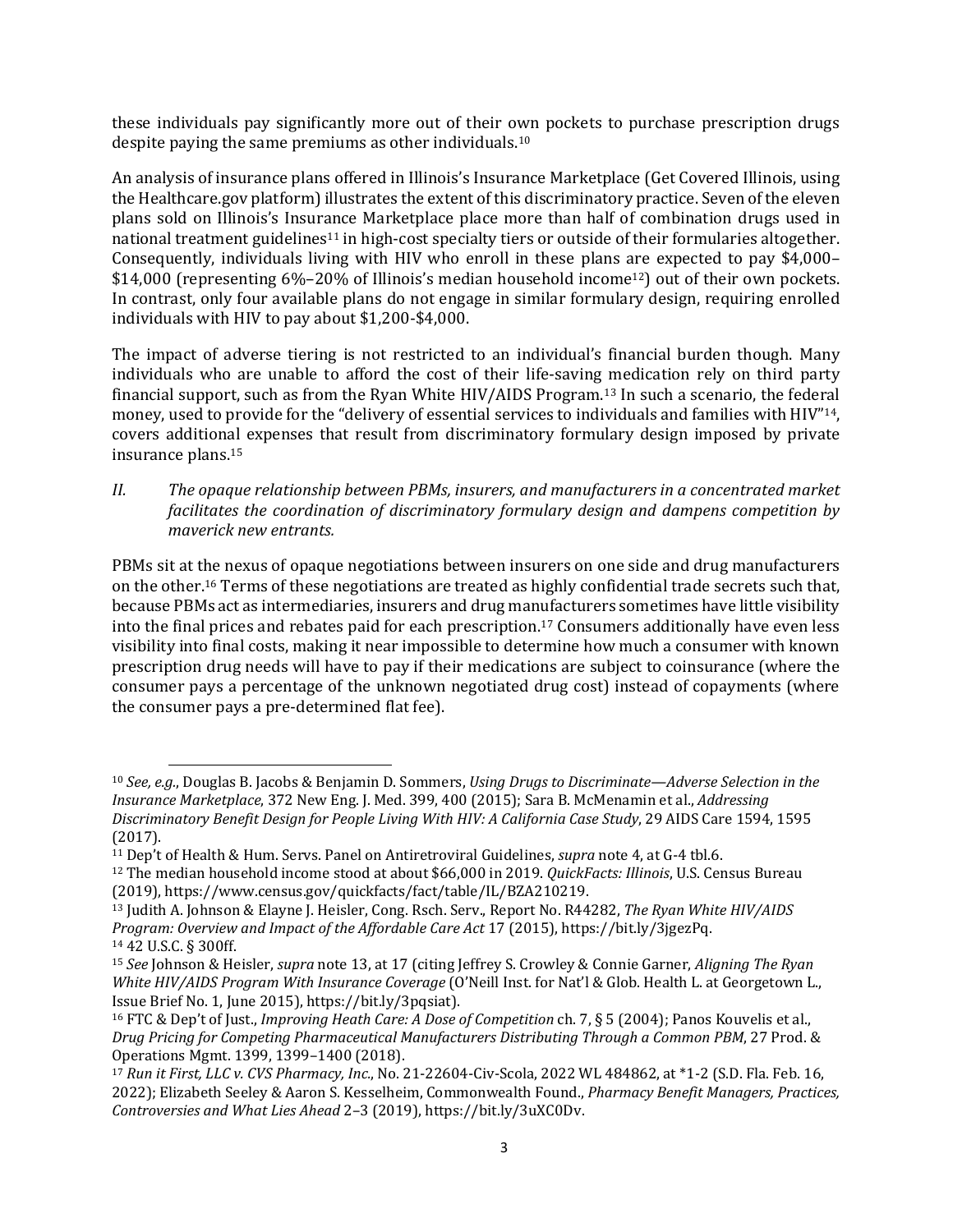The influence of these opaque negotiations on formulary design can be problematic for people living with ongoing pharmaceutical needs, particularly when formularies are designed in a manner that places necessary medications out of reach. Over time, for example, insurers may find that people living with chronic conditions who require prescription drugs will enroll in plans that do not employ discriminatory formulary designs. This will encourage insurance plans to "race to the bottom" so people requiring these medications are discouraged from enrolling in their plans.<sup>18</sup> The regulatory counterweight to this pressure has been to stymie it at its onset by regularly reviewing formularies and flagging those that are outliers from peer plans.<sup>19</sup> However, a coordinated change in formularies with PBMs acting as common agents renders this screening process ineffective when most or all plans employ the same design issues.

This power structure also facilitates the spread of discriminatory formularies by dampening competition by maverick new entrants. According to IBISWorld, the three largest PBMs (CVS Health Corporation, Cigna Corp, and UnitedHealth Group Incorporated) control about 80% of the PBM market.<sup>20</sup> Potential and actual entry into state health insurance markets is a crucial competitive check on incumbent, and often larger, insurance firms.<sup>21</sup> New entrants often provide some of the most affordable insurance options in the market; however, the dominant position of PBMs often means that new entrants have to go through PBMs to access pharmacy networks and process drug prescriptions.<sup>22</sup> This *de facto* obligation of new entrants to deal with PBMs, in turn, dampens the entrants' competitive thrust. Namely, new entrants typically have to outsource most of their formulary design and management activities to PBMs as a part of these deals.<sup>23</sup> Consequently, they lose the ability to use their formularies as an effective competitive tool to draw a wedge in the market.

## *III. The steering of individuals towards mail-order specialty pharmacies affiliated with PBMs can have a discriminatory impact on individuals living with chronic conditions.*

Many PBMs actively steer individuals living with chronic conditions towards in-house mail-order pharmacies instead of the independent third-party pharmacies that members have pre-existing relationships with for their medical care.<sup>24</sup> For example, a person may be able to get their non-HIV

<sup>18</sup> *See* Douglas B. Jacobs & Benjamin D. Sommer, *Using Drugs to Discriminate — Adverse Selection in the Insurance Market Place*, 372 New. Eng. J. Med. 399, 401 (2015); Douglas Jacobs & Robert Restuccia, *Ensuring a Discrimination-Free Health Insurance System*, Health Affs. (June 11, 2015), https://bit.ly/3JVnC2D. <sup>19</sup> Ctr. for Consumer Info. & Ins. Oversight, Ctrs. for Medicare & Medicaid Servs., *2022 Final Letter to Issuers in the Federally Facilitated Marketplaces* 11 (2021), https://go.cms.gov/3l1QVYk; Ctr. for Consumer Info. & Ins. Oversight, Ctrs. for Medicare & Medicaid Servs., *Addendum to 2018 Letter to Issuers in the Federally-Facilitated Marketplaces* 46–4 (2017), https://go.cms.gov/3a0yz3v.

<sup>20</sup> Arnez Rodriguez, IBISWorld, *Industry Report OD4620*, *Pharmacy Benefit Management* 8 (2021).

<sup>21</sup> *See* Daniel McDermott & Cynthia Fox, *Insurer Participation on the ACA Marketplaces, 2014–2021*, Kaiser Fam. Found. (Nov. 23, 2020), https://www.kff.org/private-insurance/issue-brief/insurer-participation-onthe-aca-marketplaces-2014-2021/.

<sup>22</sup> *See* FTC & Dep't of Just., *supra* note [16](#page-2-1) (noting that insurers that want to expand across state lines has to rely on a handful of large PBMs that have the necessary national reach); *see also* Health Affs., *Health Policy Brief Series 12*, *Pharmacy Benefit Managers* 2 (2017), https://bit.ly/3JZkVgu (discussing factors that have turned PBMs into necessary transaction partners for insurers).

<sup>23</sup> *See* Chris Kukka & Jane Horvath, *Pharmacy Benefit Manager Model Legislation: Questions and Answers*, NAT'L ACAD. FOR STATE HEALTH POL'Y (Aug. 9, 2018), https://bit.ly/3EBJz64.

<sup>&</sup>lt;sup>24</sup> In addition to steering individuals living with chronic conditions to enroll in required specialty pharmacies, some PBMs also work with plans to require some individuals with chronic conditions to enroll in third party programs that manipulate manufacturer or other assistance programs in order to pocket the assistance money. Copay maximizer programs like SaveonSP (owned by Cigna and affiliated with ExpressScripts) and PrudentRx (owned by CVS and affiliated with Accredo) attempt to circumvent ACA protections by redesignating certain specialty drugs as "non-essential health benefits," forcing patients to enroll in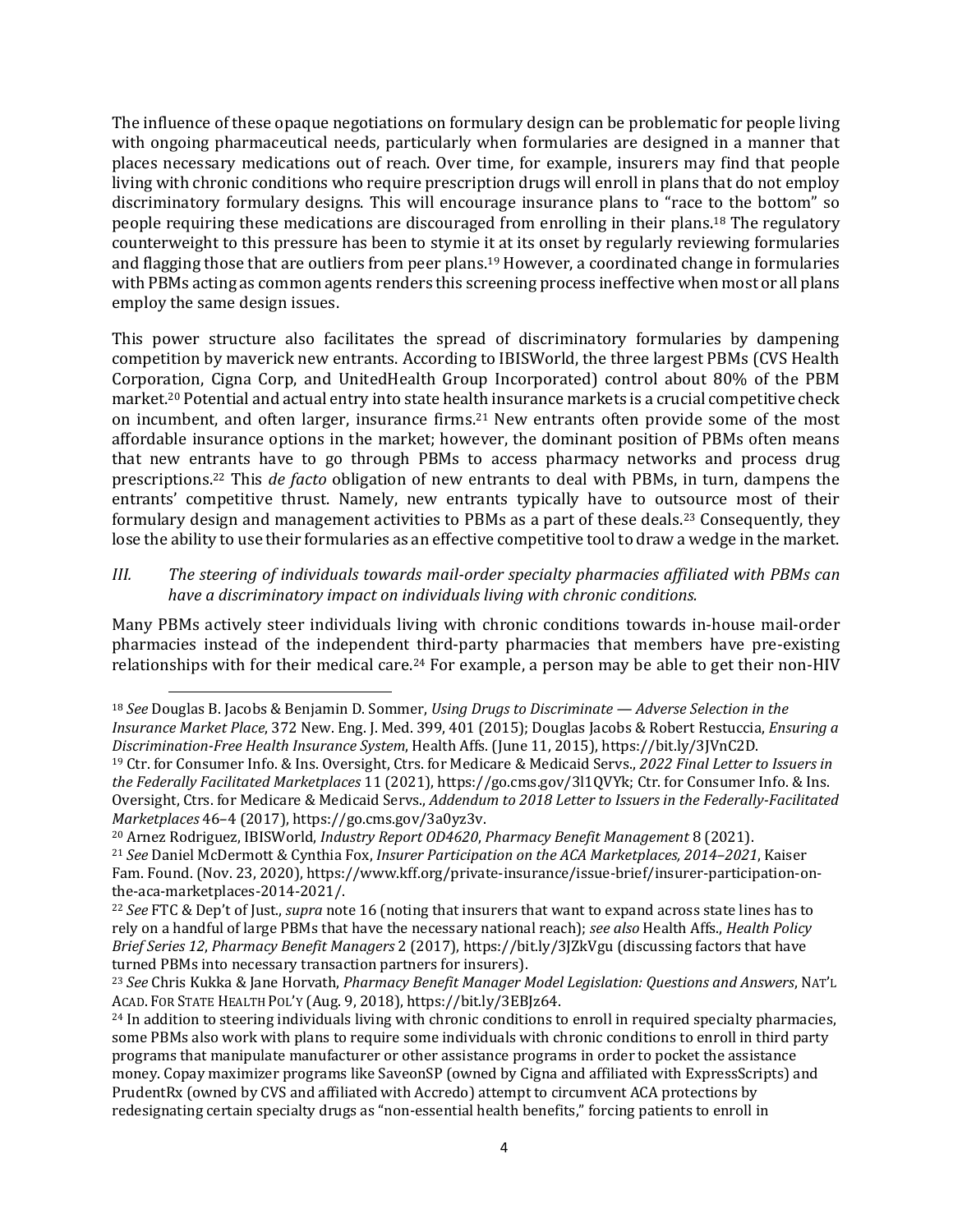medications from their neighborhood brick-and-mortar pharmacy, but would be required to obtain their HIV medications from an in-house mail-order specialty pharmacy instead. While this active steering of individuals often leads to revenue growth, it eliminates individual choice in the pharmacy market and forces individuals taking certain medications to obtain those drugs via mail delivery from a PBM-affiliated pharmacy. 25

The active steering of individuals living with chronic conditions toward an in-house mail-order pharmacy also forces individuals to forego centralized pharmacist counseling. <sup>26</sup> Pharmacists are often the only ones that can "(i) detect potentially life-threatening adverse drug interactions and dangerous side effects, some of which may only be detected visually; [and] (ii) immediately provide new drug regimens as [individuals'] disease progresses . . . ."<sup>27</sup> Furthermore, splitting the dispensing of specialty and non-specialty medications between multiple pharmacies makes it difficult for any single pharmacist to track a patient's medical history and to identify potentially life-threatening drug interactions.<sup>28</sup> Additionally, drug delivery through mail often has a disproportional impact on individuals living with certain chronic conditions, such as HIV, because such deliveries can compromise their privacy and subject them to stigmatization and discrimination due to their diagnosis. <sup>29</sup> Moreover, delivery of drugs through mail often creates uncertainty for individuals and their medical team who may be concerned about the medicine having been compromised due to exposure to elements and extreme temperatures. 30

The increasing exclusive reliance on PBM-affiliated mail-order pharmacies for specialty medications also puts significant pressure on local, independent pharmacies, with a disproportional impact on pharmacies serving rural and remote communities. <sup>31</sup> With affiliated mail-order pharmacies receiving preferential reimbursement rates, many local and independent pharmacies have gone out of business. This, in turn, has a disproportional impact on individuals living with chronic conditions in rural and remote communities who often only have one or two independent pharmacies serving their area and who may not want to rely on mail-order delivery for necessary drugs due to unreliable

manufacturer copay assistance programs in violation of the terms of those programs, or forgo their necessary, lifesaving medication. *See, e.g.*, David Cook, IPBC and SaveonSP Training-20210216 1901-1, VIMEO (Feb 17, 2021), https://vimeo.com/513414094 (describing SaveonSP's scheme to get the "most lucrative savings" by reclassifying specialty drugs as "non-essential," allowing SaveonSP to "operate outside of those [Affordable Care Act] rules"); PrudentRx Copay Program for Specialty Medications,

https://personnel.ky.gov/KEHP/PrudentRx%20Overview.pdf (accessed May 25, 2022) ("certain specialty drugs do not qualify as 'essential health benefits'"); Peter Loftus, *J&J Sues Drug Benefit Middleman Over Use of Drug-Cost Assistance Program*, Wall Street Journal (May 4, 2022), https://www.wsj.com/articles/j-j-suesdrug-benefit-middleman-over-use-of-drug-cost-assistance-program-11651698029 (describing recent lawsuit against SaveonSP).

<sup>25</sup> Rodriguez, *supra* note 20; FTC, *Pharmacy Benefit Managers: Ownership of Mail-Order Pharmacies* at i (2005). <sup>26</sup> N.Y. State Senate Comm. on Investigations & Gov't Operations, *Final Investigative Report: Pharmacy Benefit Managers in New York* 63–64 (2019).

<sup>27</sup> *CVS Pharmacy, Inc.*, 982 F.3d at 1208 (internal quotation marks omitted).

<sup>28</sup> *CVS Pharmacy, Inc.*, 982 F.3d at 1208; Brief for the Center for Health Law and Policy Innovation of Harvard Law School, et al. as Amicus Curiae Supporting Respondents at 23-26, CVS Pharmacy, Inc. v. John Doe, No. 20- 1374 (U.S. Oct. 29, 2021) [hereinafter CHLPI Amicus Brief]

<sup>29</sup> CHLPI Amicus Brief at 11-12.

<sup>30</sup> CHLPI Amicus Brief at 13-22; N.Y. State Senate Comm. on Investigations & Gov't Operations, *Final Investigative Report: Pharmacy Benefit Managers in New York* 63–64 (2019).

<sup>31</sup> See, e.g., Markian Hawryluk, *How Rural Communities are Losing Their Pharmacies*, Kaiser Health News (Nov. 15, 2021), https://khn.org/news/article/last-drugstore-how-rural-communities-lose-independentpharmacies/.